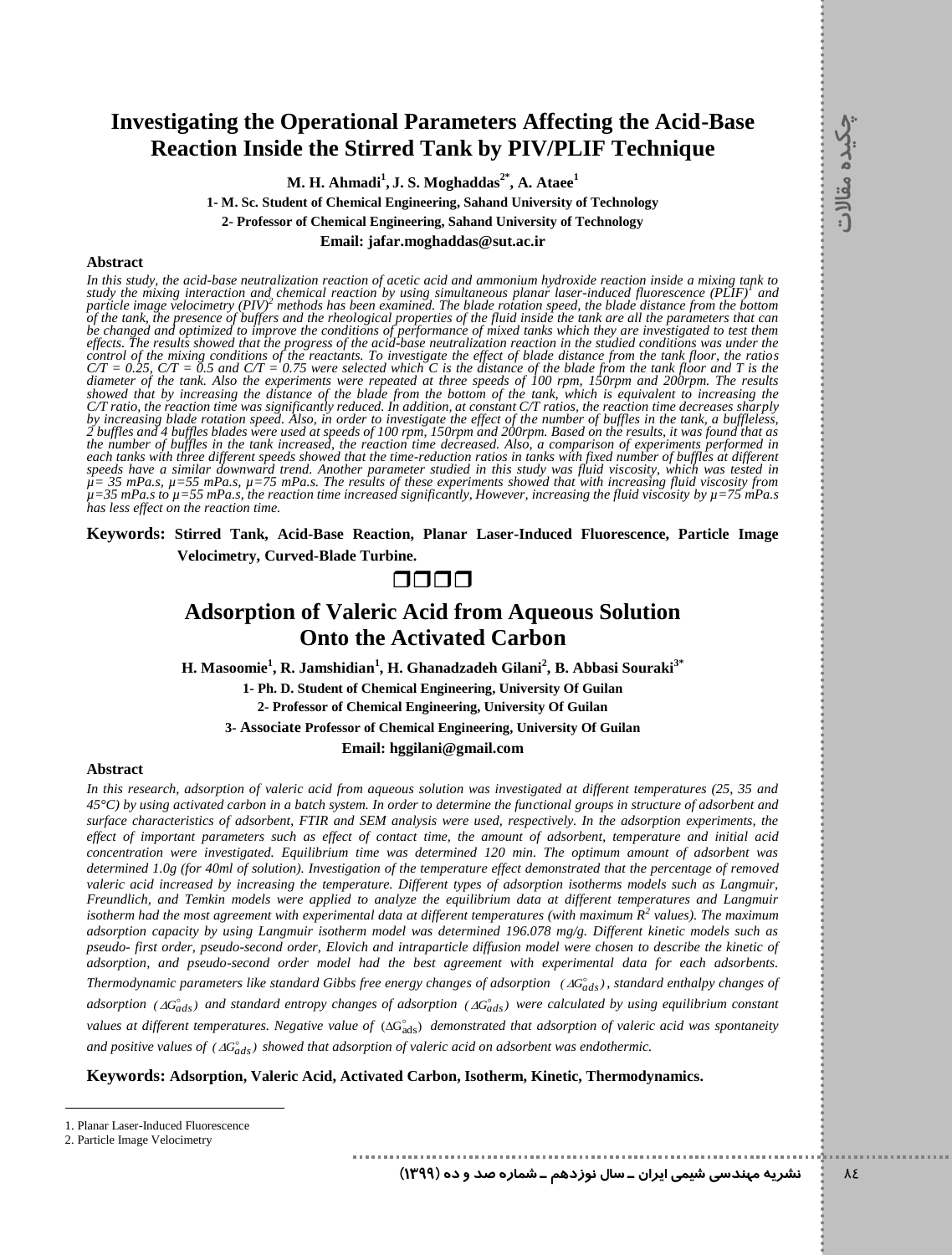## **Experimental Study Extraction Oil from Francoeuria Undulata Using Supercritical Carbon Dioxide**

**M. Kasraei<sup>1</sup> , N. Esfandiari2\* , B. Honarvar<sup>3</sup>**

**1- M. Sc. of Chemical Engineering, Department of Chemical Engineering, Marvdasht Branch, Islamic Azad University, Marvdasht, Iran**

**2- Assistant Professor of Chemical Engineering, Department of Chemical Engineering, Marvdasht Branch, Islamic Azad University, Marvdasht, Iran**

**3- Associate Professor of Chemical Engineering, Department of Chemical Engineering, Marvdasht Branch, Islamic Azad University, Marvdasht, Iran**

**Email: esfandiari\_n@miau.ac.ir**

### **Abstract**

*Supercritical fluid extraction method is a replacement of conventional methods such as organic solvent extraction with hexane and mechanical pressing. Because in this method the operation temperature is low and the solvent does not remain in the final product. In this study, the effect of changing three parameters of temperature (35, 45, 55 °C), pressure (150, 175, 200 bar) and particle size (0.074, 0.149, 0.210 mm) on the extracted oil yield of the medicinal plant of Francoeuria undula using supercritical carbon dioxide was investigated. The results of the experiments showed that the extraction yield was increased by particle size reduction and increased pressure. Temperature up to 45 ºC has a positive impact on the extraction efficiency. However, increased efficiency was observed with increasing temperature more than of 45 °C. The best extraction yield in conditions of pressure was 200 bar, temperature 45 °C and particle size of 0.074 mm.*

**Keywords: Extraction, Essential Oil, Supercritical Carbon Dioxide, Francoeuria Undula, Taguchi Method.**



# **Effectiveness of Soluble Oxygen in Preparation of Thyme Oil Nanoemulsion- Simulation and Characterization**

**O. Ahmadi<sup>1</sup> , H. Jafarizadeh-Malmiri2\***

**1- Ph. D. of Chemical Engineering, Sahand University of Technology 2- Associate Professor of Chemical Engineering, Sahand University of Technology**

### **Email: h\_jafarizadeh@sut.ac.ir**

#### **Abstract**

**IFFRIGRE 10 IFFRIGRE 10 IFFRIGRE 10 IFFRIGRE 2020 IFFRIGRE 2020 IFFRIGRE 2020 IFFRIGRE 2020 Chemical Engineering Department of Chemical Engineering Department of Chemical Engineering Department of Chemical** *Due to the sensitivity of plant essential oils to molecular oxygen which, that causes oxidation and destruction of oils and changes its properties, it can be removed from the aqueous phase, during preparation of oil in water nanoemulsions. In the present study, dissolved oxygen was removed by nitrogen purging, and the thyme essential oil nanoemulsions, under subcritical water conditions (temperature 120 oC for 2 h) and using Tween 80, were prepared by two types of aqueous phases having dissolved oxygen and without that. Obtained results indicated that by removal dissolved oxygen from the aqueous phase, characteristics of the prepared nanoemulsions were improved and their mean particle size and polydispersity index decreased from 170 to 83 nm and from 0.562 to 0.2012, respectively, and zeta potential changed from -1.27 to -3.25 mV. Evaluation of the antioxidant and antibacterial activities of the prepared nanoemulsions against Streptococcus mutans, bacteria strain that causes tooth decay, also indicated that antioxidant activity of the formed nanoemulsions increased from 31.3% to 45% and their bactericidal activity, as manifested in diameter of the created clear zone, increased from 11 to 18 mm. Finally, based on obtained results and simulation of the operation conditions for the nanoemulsion preparation process, indicated that pressure of 1.7 bar was necessary and by removal dissolved oxygen from the aqueous phase consumed energy decreased from 10.01 and 8.88 kJ/h.* 

**Keywords: Antibacterial Activity, Antioxidant Activity, Dissolved Oxygen, Nanoemulsion, Subcritical Water, Simulation, Thyme Essential Oil.**